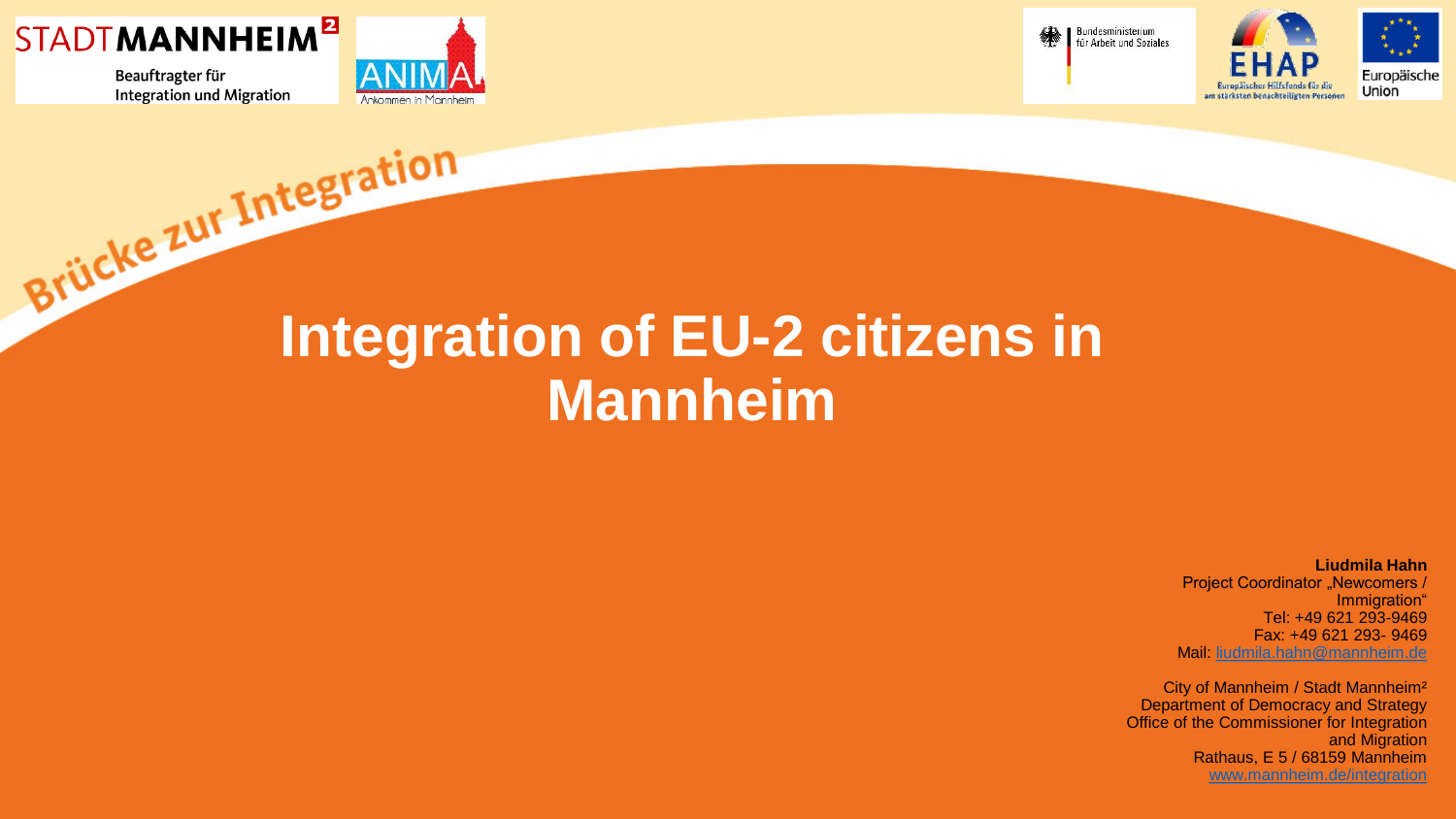



Bundesministerium für Arbeit und Soziales



#### **EU-2 Migration Mannheim**

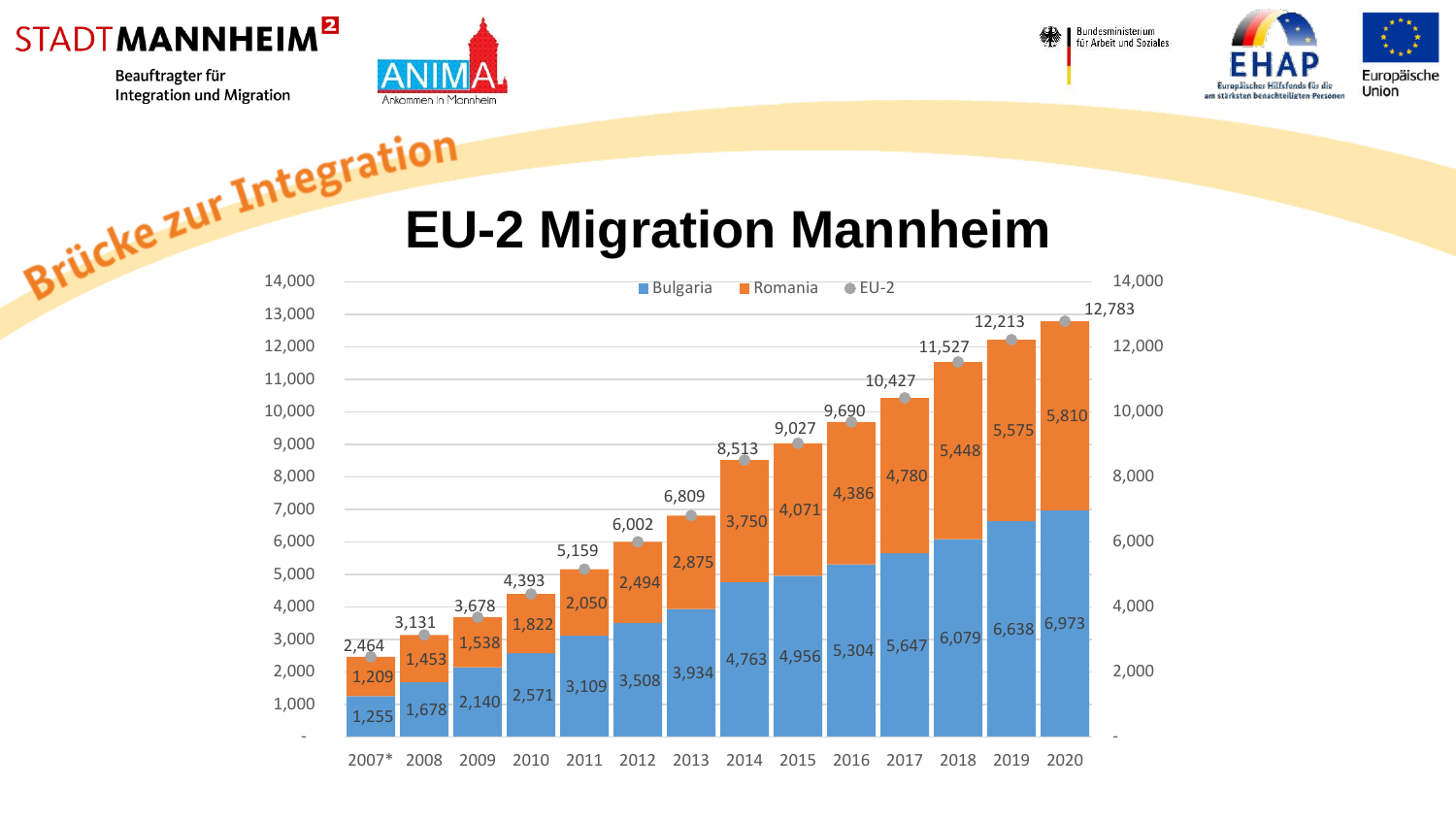



Bundesministerium für Arbeit und Soziales



# **Brücke zur Intester EU-2 Migration Mannheim**

- Circular migration / higher fluctuation patterns of less skilled migrants
- Highly concentrated in a few areas of the city centre, arrival-districts (ca.40%)
- Heterogeneous groups: language skills, education, professional training
- High share of vulnerable and discriminated individuals
- Poverty and marginal social status
- Endangered by illegal employment and housing
- Archaic gender patterns, practices of child-marriages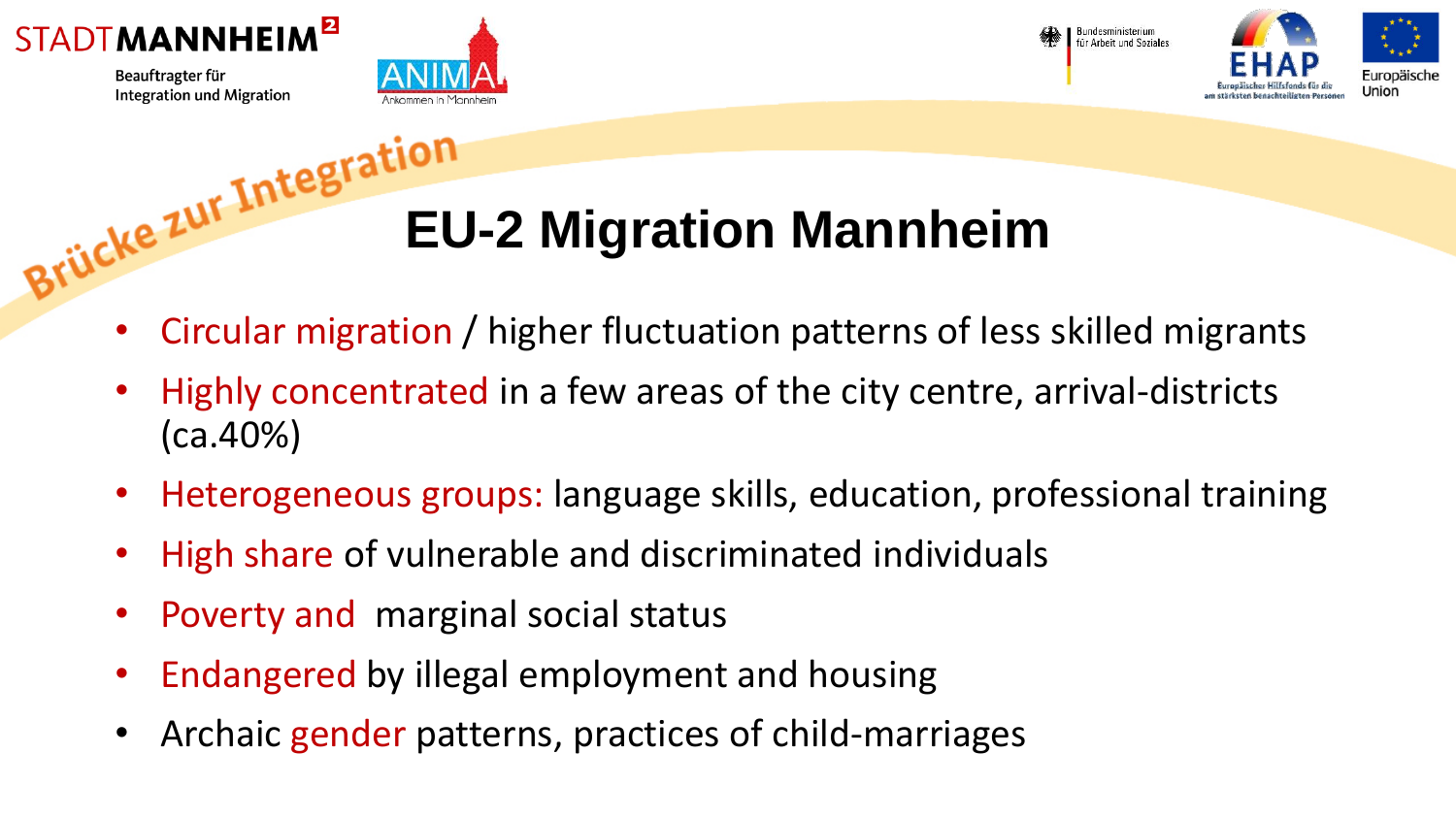







#### **ANIMA ground**

**TARGET GROUP:** EU-2 citizens in Mannheim living in or endangered by poverty.

#### **PROJECT GOALS:**

Social integration of the mentioned migrant groups through access to established (social) support structures.

#### **ANIMA CONCEPT**

Involves a holistic approach, established on the basis of mutual trust with the client. Evaluates prospects and opportunities. Fosters empowerment and self-help promotion.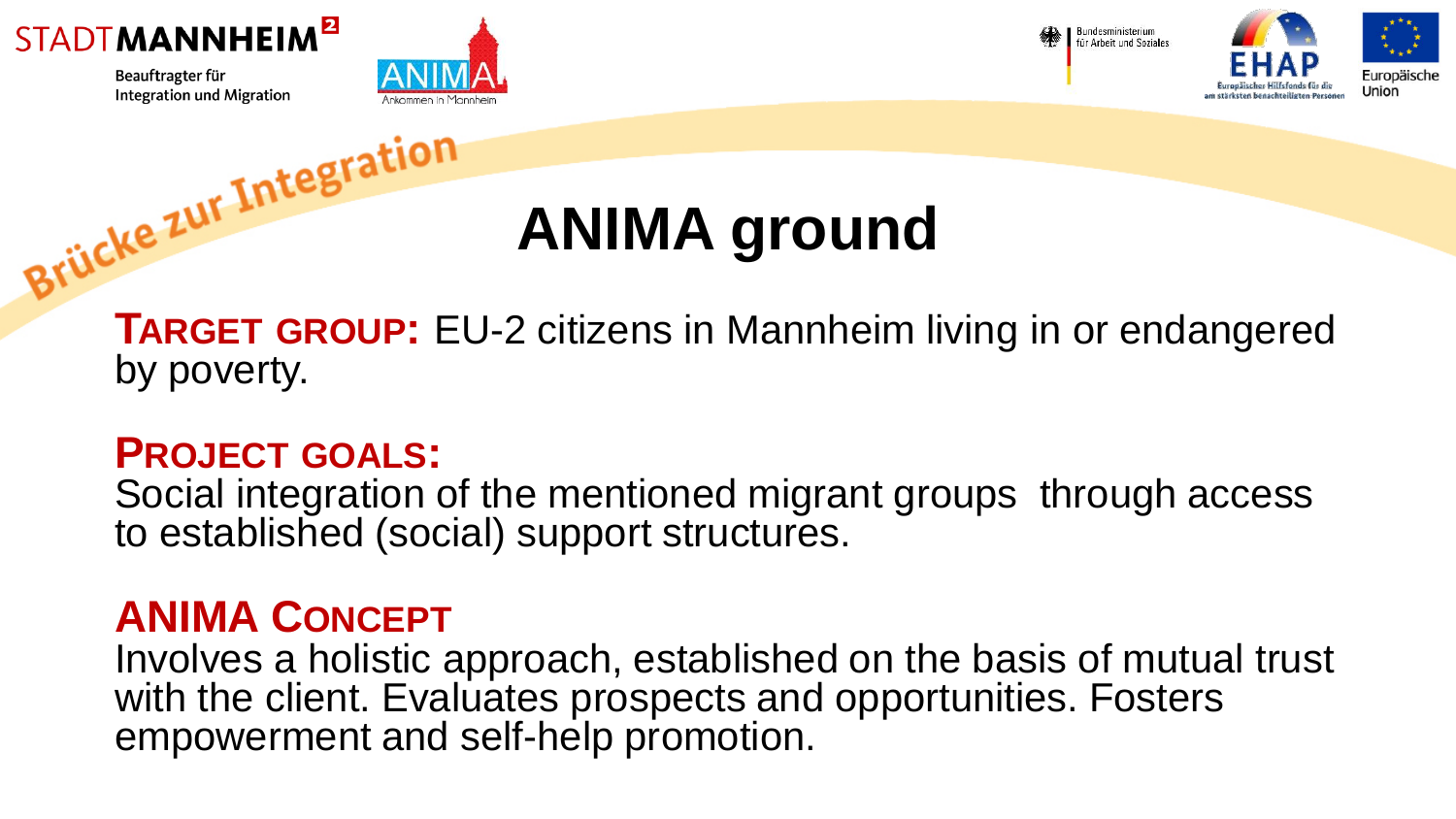







## **Brücke zur Integration in Mannheim**

- Municipal networks and working groups: core actors within the city administration (departments for: education, social support, registration, youth, security and order), external authorities (health insurance companies, public housing, lănguage schools, charities, family counselling)
- Additional personnel with migration background for key municipal duties (education, juvenile system, security and order)
- FEAD funded social work project **ANIMA** Getting settled in Mannheim! 2016-2022, Cooperative project between the city administration, charities and neighbourhood management. 300.000 € p.a. Family and individual-oriented consulting for social integration
- City's budget funded integration programme: Mannheimer Integration Funds 2013-2019. Calls for projects with the annual subsidies at 300.000  $\overline{\epsilon}$ .
- Land of Baden-Württemberg funded Project "Integration guides for Bulgarian and Romanian newcomers". The Integration guides provide group-based workshops on general orientation in the city, on questions like housing, school and child education, language training and many others. (120,000  $\acute{\epsilon}$ p.a.)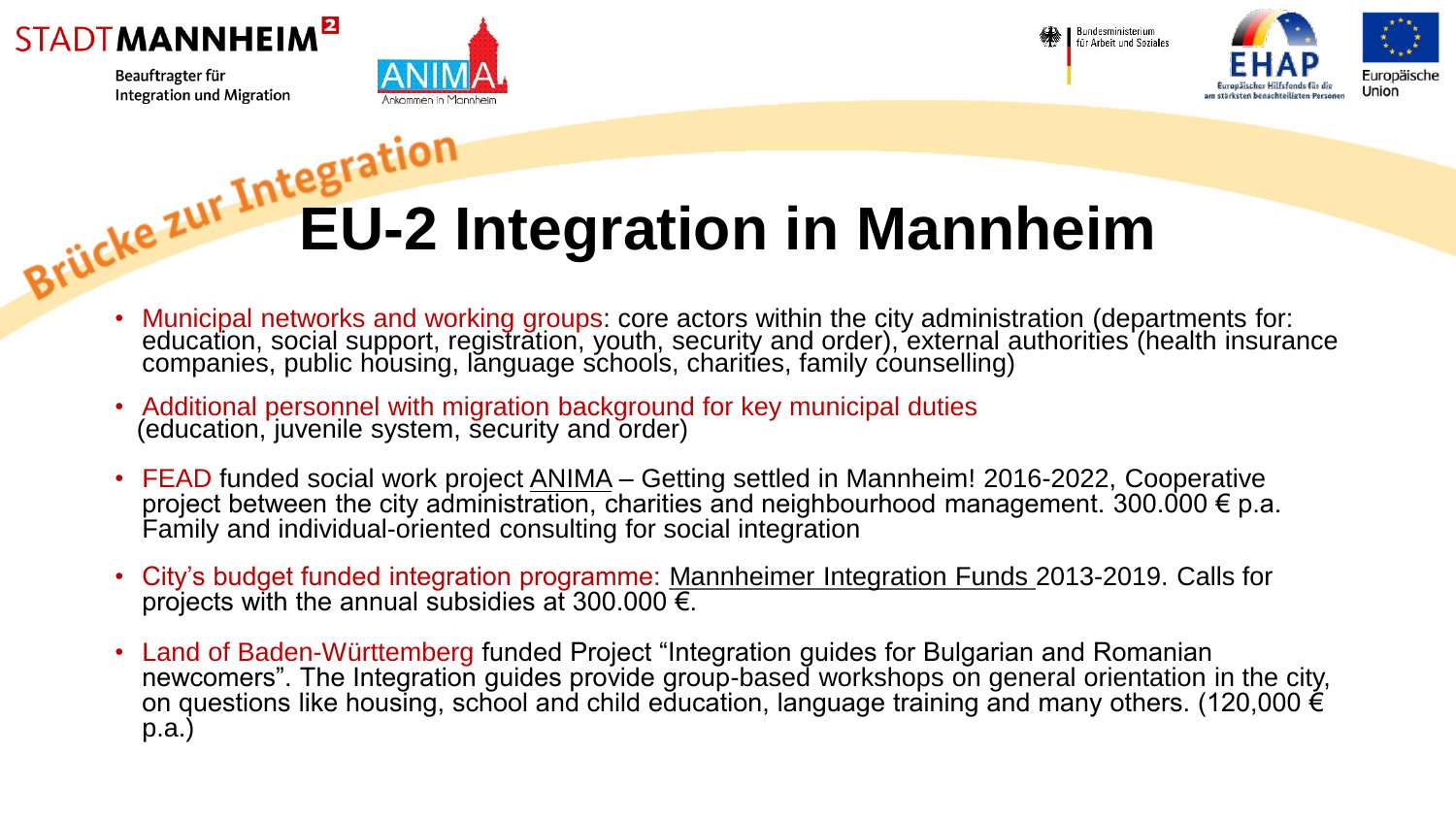



**Brücke Zur Incested in Mannheim!** 

**City of Mannheim: Project coordination (practical and financial)**

**Social counselling is provided at 5 locations by cooperation partners such as:**

- **Caritas Mannheim**
- **Diakonisches Werk Mannheim**
- **Mannheim's District Management**

**Bundesministerium** für Arbeit und Soziales



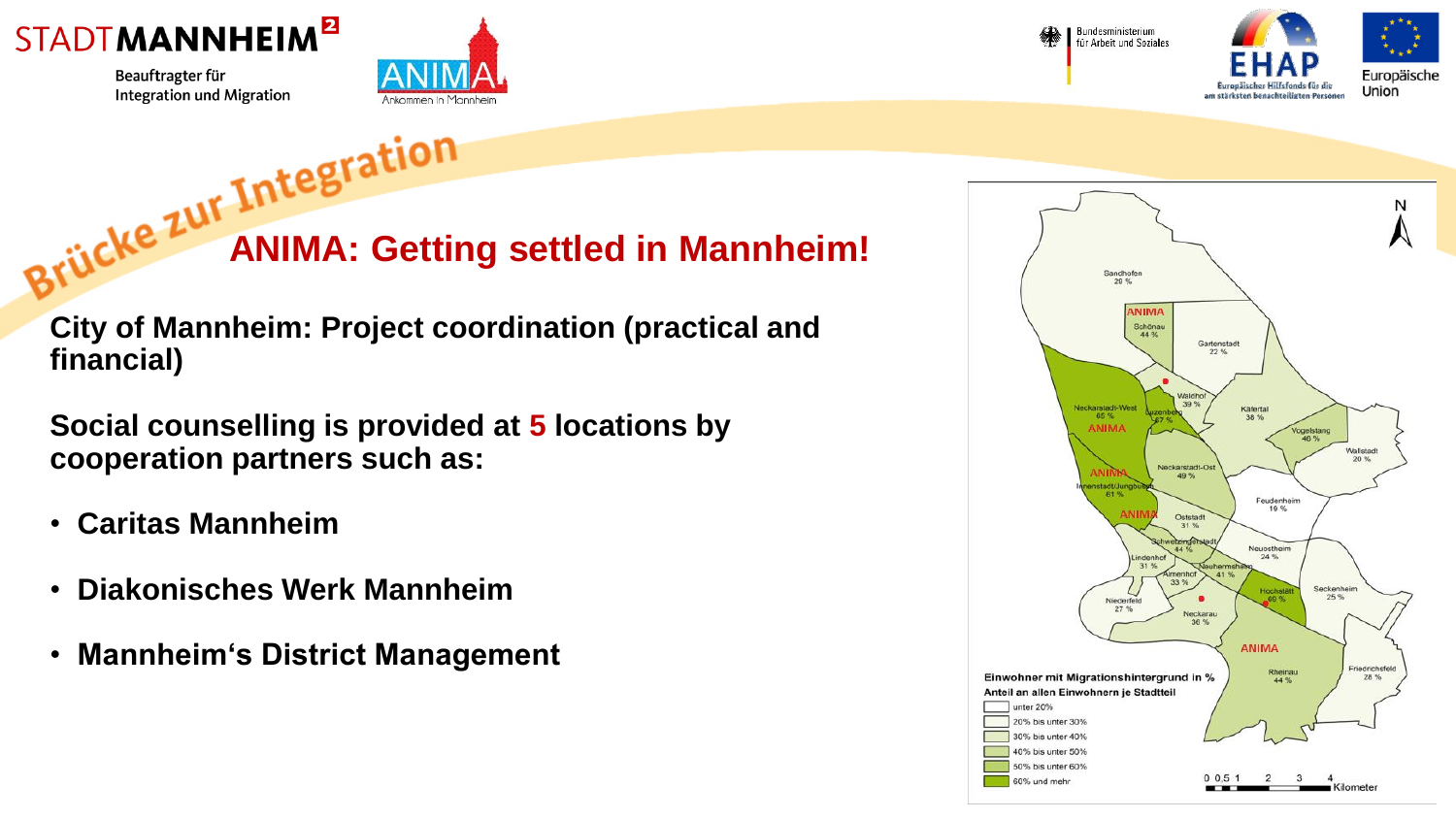







#### **Cooperation between the Integration Bureau within the City of Mannheim, local district management, Diakonie and Caritas**

- "Client's interest first": counselling based on to client's needs and problems
- 2. Complementarity:
- Know-how transfer between the ANIMA counsellors
- Using traditional structures of social work maintained by the charities throughout Mannheim
- Close work with city's authorities
- 3. Transparency:
- Regular communication of current changes in relevant legal or organizational frameworks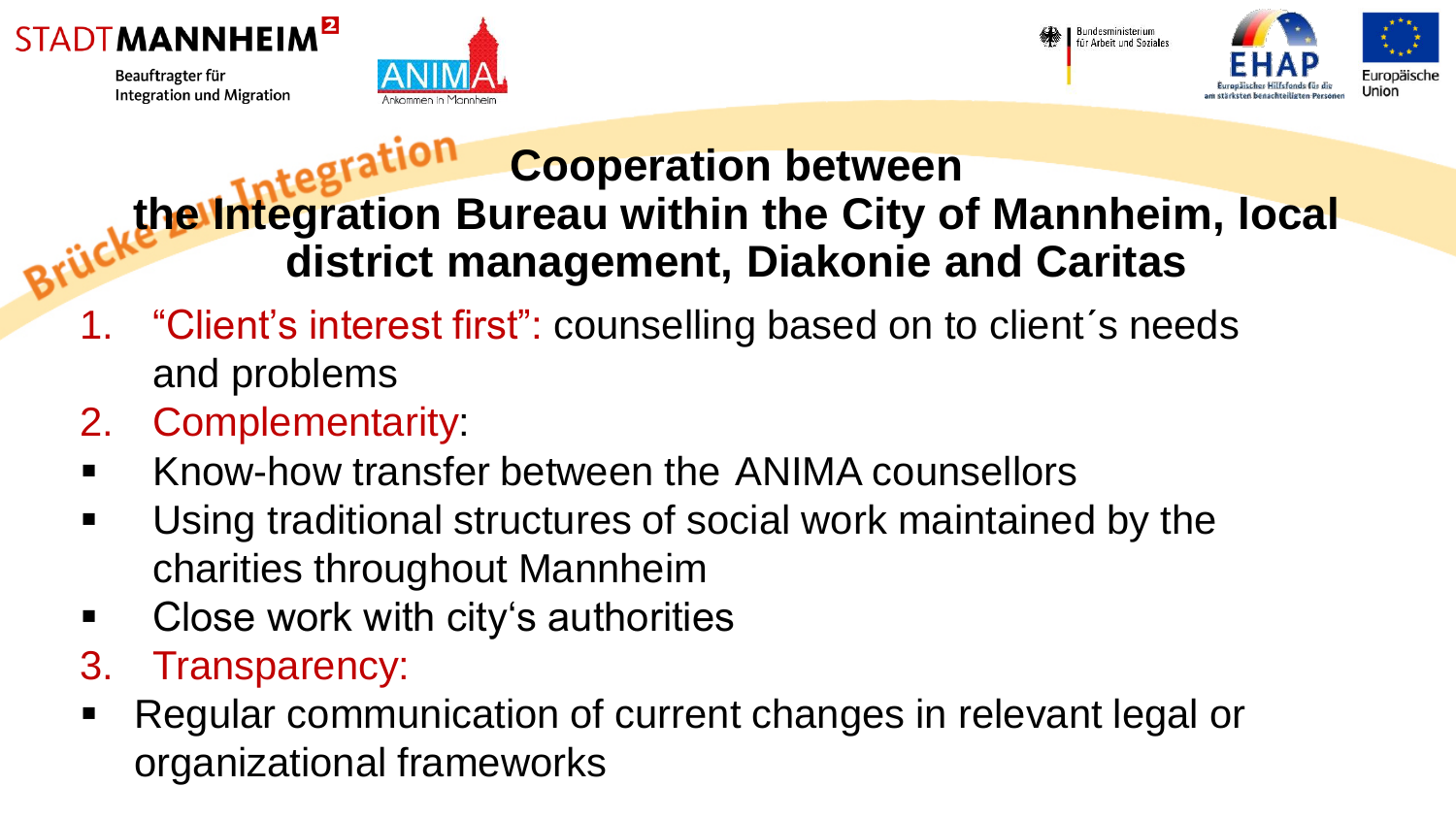







**ACCESSING TARGET GROUPS THROUGH COOPERATION/ OUTREACH**

- Cooperation with several municipal departments: social department, youth protection, education, security and order, public legal and registration services, etc.
- Cooperation with other public and charitable institutions in the respective neighbourhood (kinder gardens, schools, language schools, political bodies, etc.)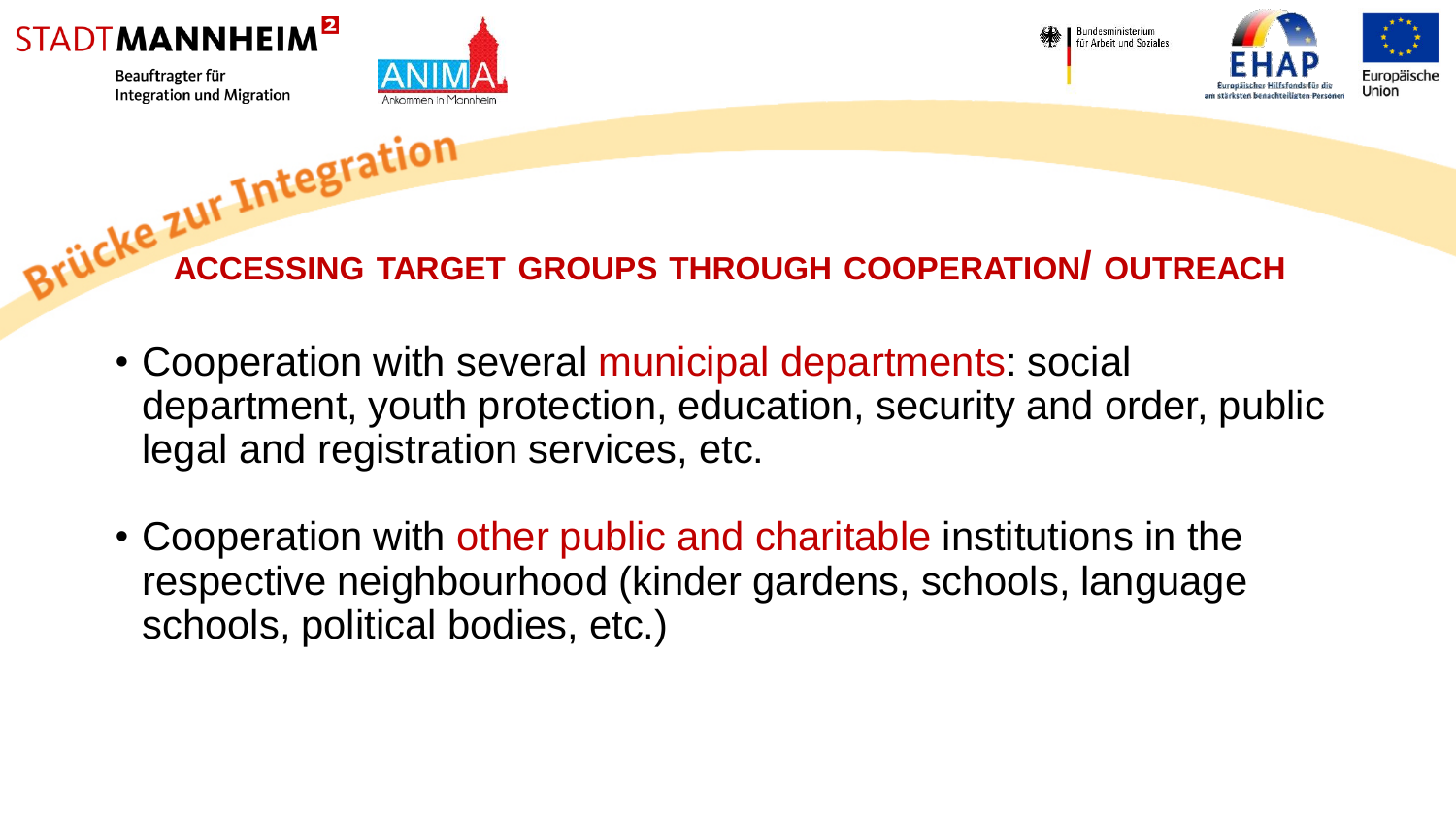



Bundesministerium für Arbeit und Soziales



# **Brücke zur Integration interim project data**

- The ANIMA social workers team is set up from professionals with native language skills, higher education backgrounds and project work experience in a social counselling field.
- ANIMA-team has been profoundly active within the first project phase and has established a strong network with municipal bodies, public institutions and other authorities or actors throughout Mannheim.
- After 5 years in action, ANIMA project receives a constant stream of clients both from Bulgaria and Romania. Over 55% of those have spent less then 2 years in Mannheim so far. 75% of clients have children, and over 20% of those clients have 3 or more children. ANIMA clients look for counselling due to complicated personal situations and lack of German language knowledge.
- 25-30% of total counselling time consists of common visits to relevant institutions and mediation (for example schools, hospitals and doctors offices, debt reduction counselling, courts etc.)
- As of 31 December 2020: over **5000** completed consultations for over **3.200** clients and their dependants.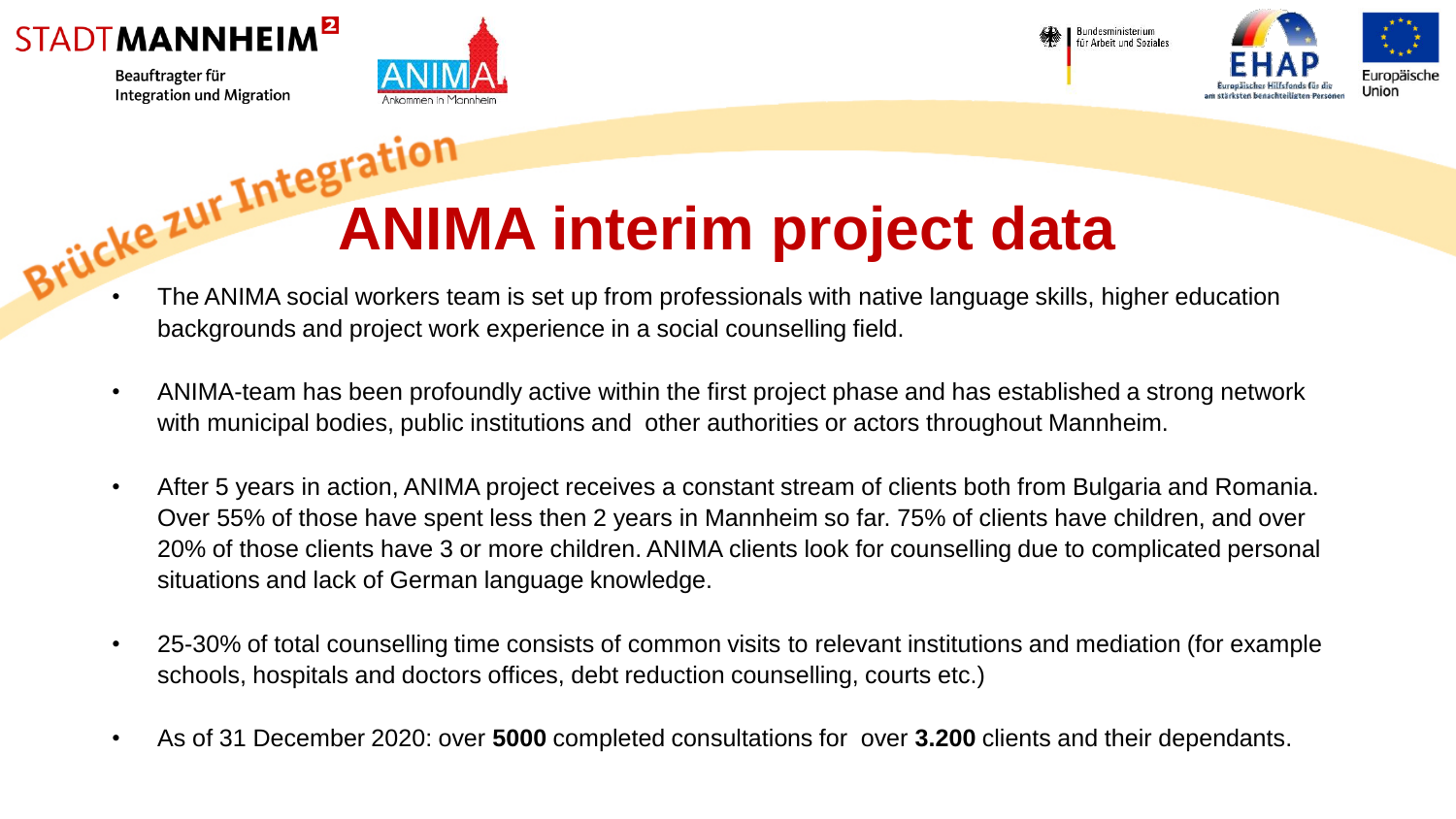



### **Lessons learned from the cooperation between Mannheim and NGOs**

- Coordinated efforts of the actors are time-consuming, require additional personnel
- Different interests and aspects of the cooperation can be accounted for through the participative process
- Extra value is added to the single project steps (setting up consulting sites, joint personnel training, accumulating a stable client base)
- Better channelling of decision-making process (transparent and fair)
- Comparable, reliable data-management and project evaluation